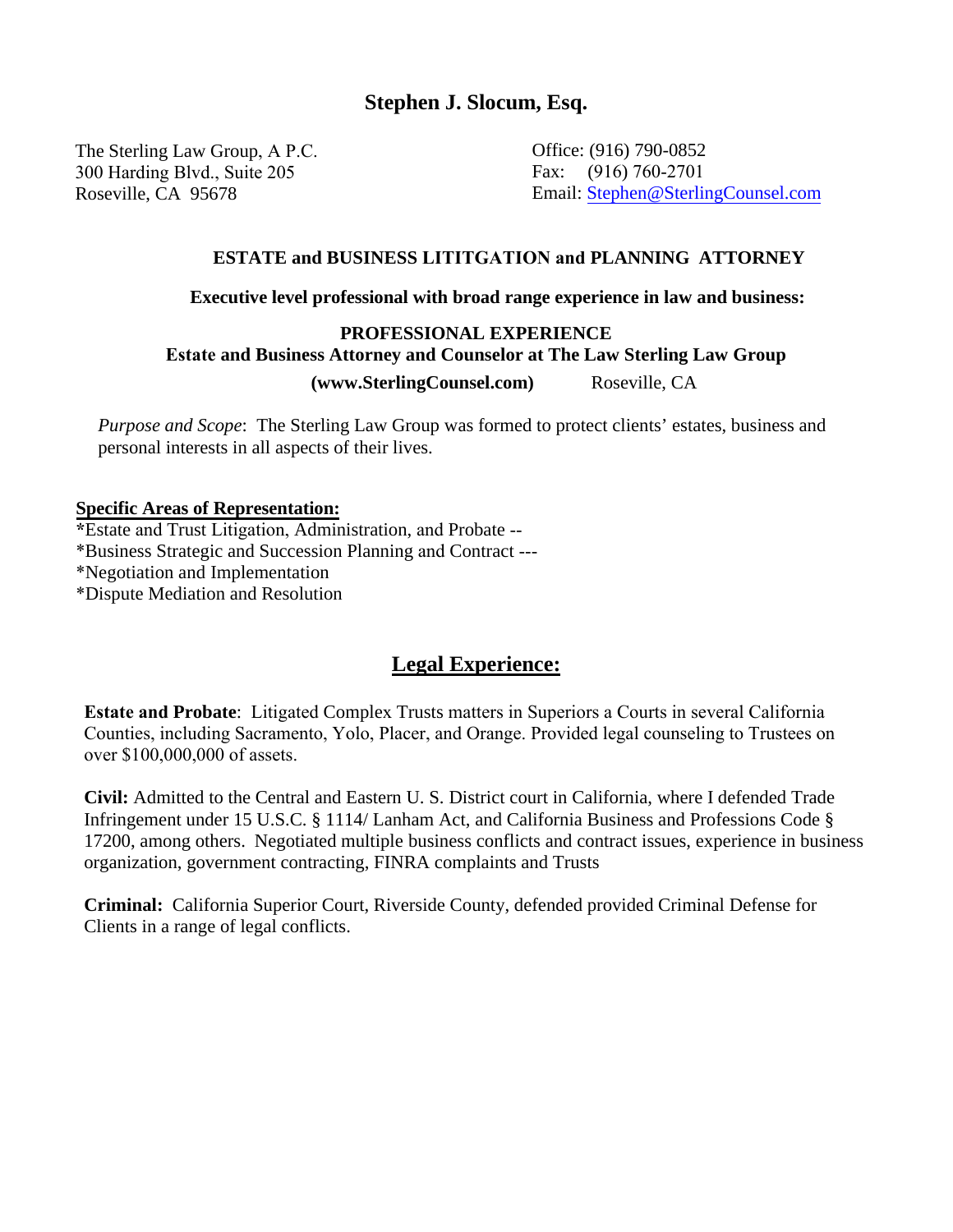# **Business Experience:**

**I offer legal and business advice and representation to businesses in the areas of: business organization and formation, contract, shareholder/director disputes, and more.**

### **Business Qualification**

| <b>Strong Sales Organization methodology</b> | <b>Strategic Partnership Formation</b>  |
|----------------------------------------------|-----------------------------------------|
| <b>Excellent Team Builder</b>                | Diverse Engineering Background          |
| <b>Experienced Market Analyst</b>            | P & L and Budget Administration         |
| Out-of-the Box Situational Thinking          | <b>Superb Organization Capabilities</b> |
| Lobbyist                                     | Outstanding negotiation skills          |

# **History**

#### **President and CEO Convergence Services Inc. (CSI)**

*Purpose and Scope*: Delivered energy, insight, acumen and leadership that defined and achieved **growth** and **P&L** objectives for a provider of *telecommunications* solutions to *Nortel* distributors across **14 states**. Formulated **business plans**, **budgets,** operational **policies, infrastructure** and **systems** governing 7 physical and virtual offices. Brokered agreement terms with dealers and major clients. Recruited and directed **25 managers,** engineers and technicians. Allocated assets, secured financing; mitigated risks, and rendered **unparalleled quality service; achieved \$1.8 million in mostly high margin services. Lead our network partners to secure \$1 billion in network and equipment sales.**

### **Organizational Impact | Contributions:**

- **Launched a start-up venture** and shepherded growth to **2 brick and mortar and 5 virtual offices,** which **generated millions in yearly sales**; executed contracts with Qwest, Sprint, and Toshiba.
- **Expanded income opportunities;** identified prospects; brokered partner agreements with *Toshiba* telephone systems, **Nortel Networks, and service providers like Qwest***,* **Sprint, AT&T** and others.

**Awarded the top security clearances** for work on communications projects utilized by federal agencies; **US Marshalls, FBI, CIA, NSA and others***.*

### **Nortel Networks: Director of Government Sales and Engineering for the 11-Western States, for a Fortune 100 company.**

Developed, implemented and managed the Sales and Engineering of telecommunications equipment to governments in the Western U.S. Increased GSE division annual sales revenue to \$20 million and 28% net earnings. During this time, I was also the registered lobbyist to the state of California for Nortel.